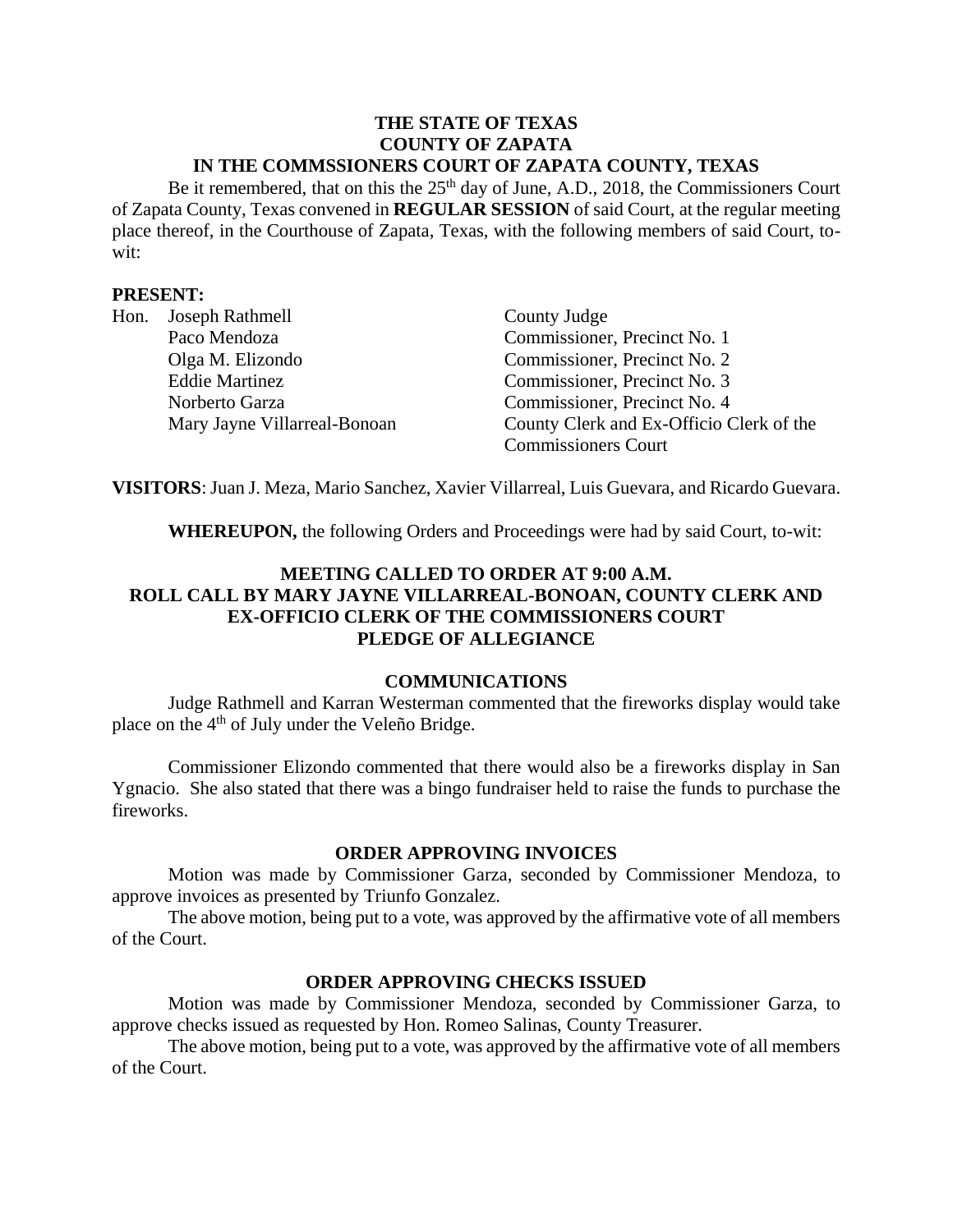### **ORDER APPROVING TO TRANSFER POSITION FROM COMMISSIONER ELIZONDO TO SAN YGNACIO WATER WORKS, COMMISSIONER ELIZONDO WILL HIRE TEMPORARY EMPLOYEE**

Motion was made by Commissioner Mendoza, seconded by Commissioner Garza, to approve to transfer position from Commissioner Elizondo to San Ygnacio Waterworks as Water Operator Trainee, effective June 25, 2018. Commissioner Elizondo will hire a temporary employee, with benefits, through September 30, 2018 as requested by Hon. Joe Rathmell, County Judge.

The above motion, being put to a vote, was approved by the affirmative vote of all members of the Court.

# **ORDER APPROVING CONTRACT WITH CANALES, GARZA, BAUM PLLC TO CONDUCT ANNUAL AUDITS OF ZAPATA COUNTY FINANCIAL STATEMENTS**

Motion was made by Commissioner Garza, seconded by Commissioner Mendoza, to approve a four year contract with Canales, Garza & Baum PLLC to conduct annual audits of Zapata County Financial Statements as requested by Hon. Joe Rathmell, County Judge.

The above motion, being put to a vote, was approved by the affirmative vote of all members of the Court.

### **ORDER APPROVING TRANSFER OF TOBACCO FUNDS TO MEDICAL SUPPLIES**

Motion was made by Commissioner Mendoza, seconded by Commissioner Elizondo, to approve to transfer \$15,000 from Tobacco Fund to Medical Supplies (10-543-460) as requested by Chief J.J. Meza, Zapata County Fire Department.

The above motion, being put to a vote, was approved by the affirmative vote of all members of the Court.

# **ORDER TO TABLE REQUEST BY NELLIE R. TREVIÑO, PERSONNEL DIRECTOR, REGARDING APPROVAL OF 2018-2019 ZAPATA COUNTY CALENDAR**

Motion was made by Commissioner Garza, seconded by Commissioner Mendoza, to approve to table request by Nellie R. Treviño, Personnel Director, regarding approval of 2018- 2019 Zapata County Calendar as requested by Nellie R. Treviño, Personnel Director.

The above motion, being put to a vote, was approved by the affirmative vote of all members of the Court.

### **ORDER APPROVING LINE ITEM TRANSFERS**

Motion was made by Commissioner Garza, seconded by Commissioner Elizondo, to approve the following line item transfer to meet departmental needs:

|                                                          | <b>DEPARTMENT</b>       | <b>LINE ITEM</b> | <b>FUND</b>                    | <b>AMOUNT</b> |
|----------------------------------------------------------|-------------------------|------------------|--------------------------------|---------------|
| <b>FROM</b>                                              | Sheriff's Department    | 10-560-205       | Uniforms                       | \$2,000.00    |
| <b>TO</b>                                                | Sheriff's Regional Jail | 10-567-456       | <b>Equipment Maintenance</b>   | \$2,000.00    |
| <b>FROM</b>                                              | Sheriff's County Jail   | 10-561-394       | <b>Prisoner Supplies</b>       | \$500.00      |
| TO T                                                     | Sheriff's Regional Jail | 10-567-456       | <b>Equipment Maintenance</b>   | \$500.00      |
| <b>FROM</b>                                              | Sheriff's Regional Jail | 10-567-337       | Prisoner Clothing              | \$1,000.00    |
| TO                                                       | Sheriff's Regional Jail | 10-567-456       | <b>Equipment Maintenance</b>   | \$1,000.00    |
| <b>FROM</b>                                              | Sheriff's Regional Jail | 10-567-429       | <b>Prisoner Transportation</b> | \$1,000.00    |
| <b>TO</b>                                                | Sheriff's Regional Jail | 10-567-456       | <b>Equipment Maintenance</b>   | \$1,000.00    |
| as requested by Sheriff Alonso M. Lopez, County Sheriff. |                         |                  |                                |               |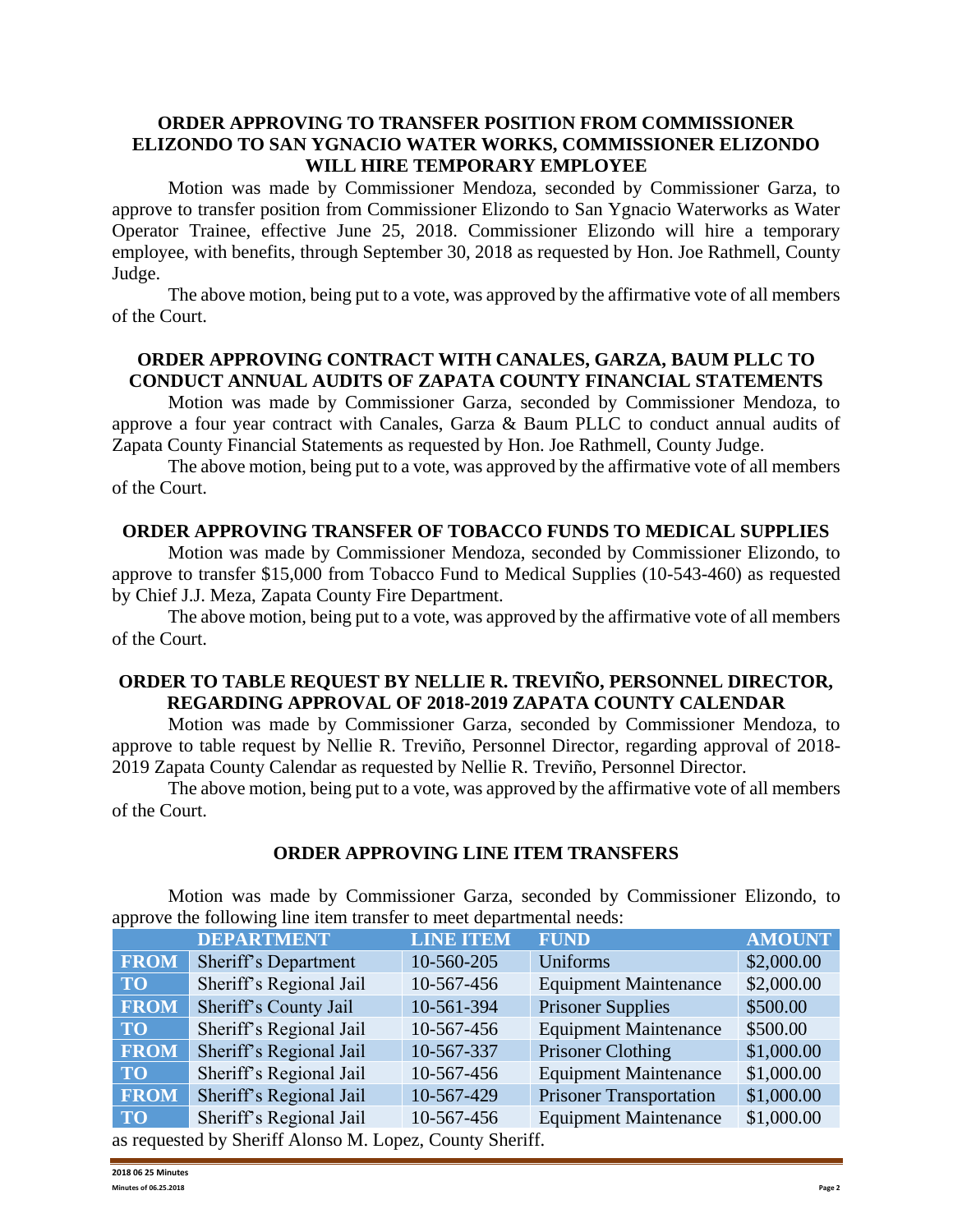The above motion, being put to a vote, was approved by the affirmative vote of all members of the Court.

Motion was made by Commissioner Garza, seconded by Commissioner Elizondo, to approve the following line item transfer to meet departmental needs:

|                   | <b>DEPARTMENT</b>                                                                 | <b>LINE ITEM</b> | <b>FUND</b>      | AMOUNT   |
|-------------------|-----------------------------------------------------------------------------------|------------------|------------------|----------|
| <b>FROM</b>       | Justice of the Peace Pct. 2   10-455-462                                          |                  | Equipment Rental | \$303.30 |
| $\mathbf{TO}_{1}$ | Justice of the Peace Pct. $2 \quad 10-455-428$                                    |                  | Workshops/Travel | \$303.30 |
|                   | $\cdot$ 11 T 1 T 1 T $\cdot$ $\alpha$ $\cdot$ T $\cdot$ $\cdot$ $\alpha$ $\alpha$ |                  |                  |          |

as requested by Judge Juana Maria Gutierrez, Justice of the Peace Pct. 2.

The above motion, being put to a vote, was approved by the affirmative vote of all members of the Court.

Motion was made by Commissioner Garza, seconded by Commissioner Elizondo, to approve the following line item transfer to meet departmental needs:

|             | <b>DEPARTMENT</b>       | LINE ITEM  | <b>FUND</b> | <b>AMOUNT</b> |
|-------------|-------------------------|------------|-------------|---------------|
| <b>FROM</b> | <b>Sewer Department</b> | 08-602-443 | Electricity | \$800.90      |
| $\bf{TO}$   | <b>Sewer Department</b> | 10-409-444 | Electricity | \$800.90      |
|             |                         |            |             |               |

as requested by Bobbie Meza, County Auditor's Office.

The above motion, being put to a vote, was approved by the affirmative vote of all members of the Court.

Motion was made by Commissioner Garza, seconded by Commissioner Elizondo, to approve the following line item transfers to meet departmental needs:

|             | <b>DEPARTMENT</b>                        | <b>LINE ITEM FUND</b> |                                      | <b>AMOUNT</b> |
|-------------|------------------------------------------|-----------------------|--------------------------------------|---------------|
| <b>FROM</b> | Zapata Juvenile Prob. Dept.              | 10-570-401            | <b>Independent Audit</b>             | \$2,000.00    |
| TO          | Zapata Juvenile Prob. Dept.              | 10-570-730            | Consultant/Contract                  | \$2,000.00    |
|             |                                          |                       | Services                             |               |
| <b>FROM</b> | Zapata Juvenile Prob. Dept.   10-570-512 |                       | <b>Juvenile Detention</b>            | \$1,800.00    |
| <b>TO</b>   | Zapata Juvenile Prob. Dept.              | 10-570-731            | <b>Supplies</b><br>$\alpha$<br>Meals | \$1,800.00    |
|             |                                          |                       | <b>Community Service</b>             |               |

as requested by Sandy J. Pippin-Gomez, Juvenile Probation.

The above motion, being put to a vote, was approved by the affirmative vote of all members of the Court.

Motion was made by Commissioner Garza, seconded by Commissioner Elizondo, to approve the following line item transfers to meet departmental needs:

|              | <b>DEPARTMENT</b>  | <b>LINE ITEM</b> | <b>FUND</b>          | <b>AMOUNT</b> |
|--------------|--------------------|------------------|----------------------|---------------|
| $\mathbf{H}$ | Water Plant        | 80-600-330       | Fuel Lubricant       | \$8,000.00    |
| <b>FROM</b>  | Water Plant        | 80-600-336       | Repair & Maintenance | \$8,000.00    |
| <b>TO</b>    | <b>Water Plant</b> | 80-600-443       | Electricity          | \$10,000.00   |
| <b>FROM</b>  | <b>Water Plant</b> | 80-600-336       | Repair & Maintenance | \$10,000.00   |

as requested by Carlos Treviño, Jr., Water Plant Manager.

The above motion, being put to a vote, was approved by the affirmative vote of all members of the Court.